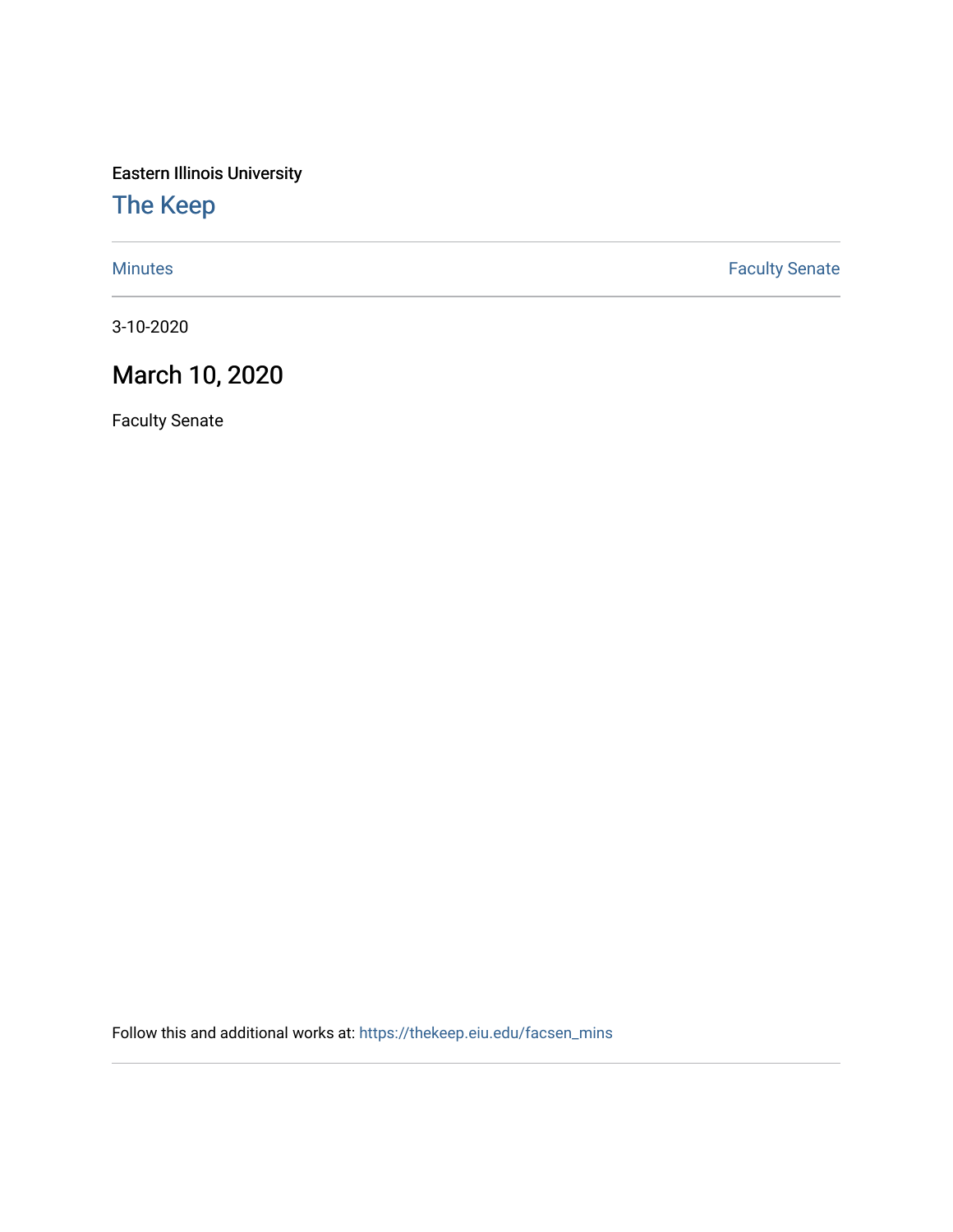

*the minutes summarize the proceeding, and do not constitute a verbatim transcript*

I. Call to Order

- Chair of Faculty Senate, C.C. Wharram, called the meeting to order at 2:00 pm
- Senators in attendance: Wharram, Barnard, Holly, Hugo, Stowell, Brantley, Gosse, White, Eckert, K. Shaw, VanGunten, Scher
- Guests: JJ Bullock, DEN; B. Gillespie, Civic Engagement and Volunteerism

II. Approval of Minutes.

- Wharram: thanks to Brantley for taking the minutes at our last meeting
	- o Motion (Stowell/Barnard), unanimously approved. Holly and Hugo abstain

III. Committee Reports

- Executive
	- $\circ$  Wharram: meeting on 3/2: we discussed coronavirus, recalling students from Italy. Administration taking this seriously. We also need to be aware of "contagion of fear."
	- o Stowell: president still considering waiving rec center fee for faculty
	- o Holly: white supremacy fliers came up
	- o Wharram: president met with students; they are concerned about their safety
	- o Wharram: attended CUPB meeting: EIU asked for 6.6% increase in appropriations, 5% likely. First in many years that we won't see a decrease in tuition revenue (because student #s increasing).
	- o Holly: VPSA search concluded phone interviews, preparing to invite candidates to campus
- Elections & Nominations
	- o Stowell: please vote by Friday. We will distribute results after Spring Break
- Student Senate
	- o No report (Khamisani not feeling well)
	- Student and Staff Relations
		- o Brantley: nothing to report. Next meeting on 3/11
- Awards Committee
	- o N. Hugo: nothing to report now, but soon
- Faculty Forum
	- o White: textbook forum last week went well
- Budget Transparency
	- o Barnard: we are responding to faculty inquiry regarding trends in tuition revenue, especially from online classes and dual-credit. Will gather data soon
- Ad-Hoc diversity equity inclusion committee
	- o Brantley: we met last week. Good turn-out, representation from students, staff, faculty
	- o Wharram: impression from students: resolution good, but action needed too. Maybe a listening tour? Barnard discussed trauma/mental health services for students.
	- o Wharram: teach-in idea also discussed
	- o Wharram: and just received word of rally tomorrow, 4pm, library quad
	- o Wharram: motion to approve use of faculty list-serve to promote rally?
		- Motion (K. Shaw/Eckert), unanimously approved